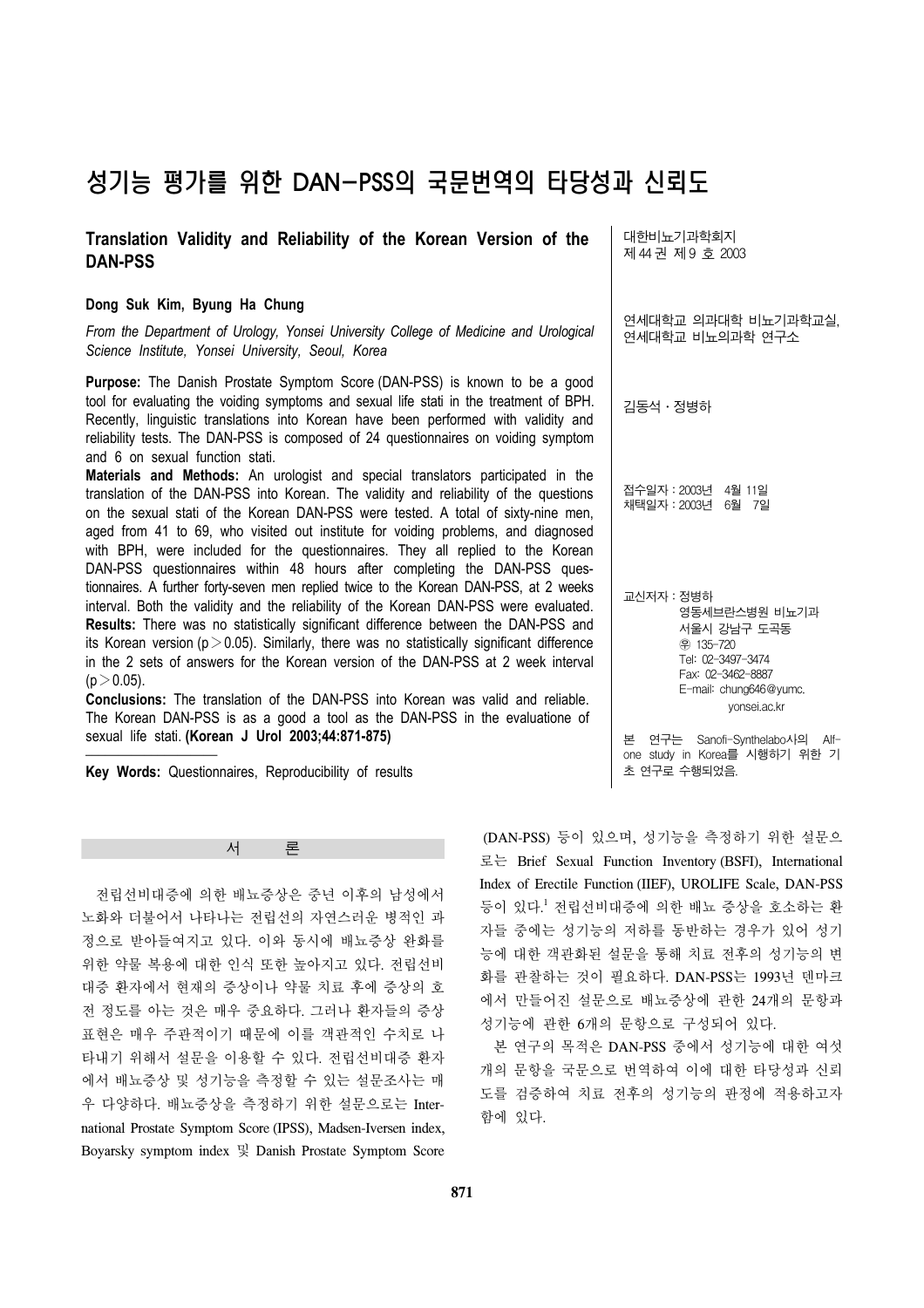#### 대상 및 방법

 DAN-PSS에 대한 국문 번역은 3단계로 이루어졌다. 첫 번 째 단계에서는 2명의 영어 번역가가 각각 영문을 국문으로 번역한 후, 조정회의를 거쳐서 통합된 국문 설문을 작성하 였고, 두 번째 단계에서는 다른 1명의 영어 번역가가 국문 으로 번역된 설문을 다시 영문으로 번역하였다. 세 번째 단 계는 비뇨기과 의사가 이를 종합하여 가장 적절하다고 판 단되는 내용으로 번역을 완성하였다. 단어의 직역보다는 설문의 내용이 충실히 전달될 수 있는 표현을 사용하였다. 완성된 번역본으로 아래의 타당성 (validity) 및 신뢰도 (reliability)를 검사하였다.

## **1. DAN-PSS** 설문 국문번역의 타당성 **(validity)**

 국문번역의 타당성을 검증하기 위하여 전립선비대증으 로 치료 중인 영문해독이 가능한 69명 (41-69세, 평균 59.1 세)의 남성을 대상으로 설문지 작성에 대한 동의를 얻은 뒤 에 영문 DAN-PSS (Table 1)를 작성하였다. 2일 후에 국문 DAN-PSS를 작성하도록 하였다. 응답자들에게 설문조사가 2차례 시행될 것이라는 사실 및 설문의 내용이 동일하다는 사실을 모르도록 하였다. 설문 도중 'erection', 'ejaculation' 등의 생소한 단어에 대한 단순번역을 제공하였다. 영문과 국문설문의 결과에 대하여 Pearson 상관계수를 구하고 Kolmogorov-Smirnov test로 검정하였다.

#### **Table 1.** DAN-PSS

| Questions on sexual function                                                                                                                                                     |                  |                                                                                    |          |  |
|----------------------------------------------------------------------------------------------------------------------------------------------------------------------------------|------------------|------------------------------------------------------------------------------------|----------|--|
| Prostate conditions and their prospective treatment can influence sexual function. In order to be able to register this, we would like you<br>to answer the following questions. |                  |                                                                                    |          |  |
| Your answers should reflect the condition during the last month.                                                                                                                 |                  |                                                                                    |          |  |
| Your answers will only be examined by people from the medical profession, and will be kept confidential. If you do not have any sex                                              |                  |                                                                                    |          |  |
| life at all, i. e. you never have a sexual urge/drive, an erection, intercourse or never masturbate, please make a tick on the line below,                                       |                  |                                                                                    |          |  |
| and you do not need to fill in the rest of the questionnaire.                                                                                                                    |                  |                                                                                    |          |  |
| If you are sexually active, please fill in the questions below.                                                                                                                  |                  |                                                                                    |          |  |
| Tick here, if you do not wish to answer the questions:                                                                                                                           |                  |                                                                                    |          |  |
| 1A. Can you get an erection?                                                                                                                                                     |                  | 1B. If you have difficulty getting an erection, how<br>bothersome is this for you? |          |  |
| Yes, with a normal stiffness                                                                                                                                                     | 0                | Not at all                                                                         | $\bf{0}$ |  |
| Yes, with a slight reduction in stiffness                                                                                                                                        | 1                | A little bit                                                                       | 1        |  |
| Yes, with a big reduction in stiffness                                                                                                                                           | 2                | Moderately                                                                         | 2        |  |
| No, I cannot get an erection                                                                                                                                                     | 3                | Very much                                                                          | 3        |  |
| 2A. Do you have ejaculations:                                                                                                                                                    |                  | 2B. If you ejaculate with a reduced amount of semen or                             |          |  |
| Yes, with a normal amount of semen                                                                                                                                               | 0                | if you do not ejaculate at all, how bothersome is                                  |          |  |
| Yes, with a slightly reduced amount of semen                                                                                                                                     | 1                | this for you?                                                                      |          |  |
| Yes, with a very reduced amount of semen                                                                                                                                         | 2                | Not at all                                                                         | 0        |  |
| No                                                                                                                                                                               | 3                | A little bit                                                                       | 1        |  |
|                                                                                                                                                                                  |                  | Moderately                                                                         | 2        |  |
|                                                                                                                                                                                  |                  | Very much                                                                          | 3        |  |
| 3A. If you have ejaculations, do you experience any                                                                                                                              |                  | 3B. If you experience pain/discomfort when ejaculating,                            |          |  |
| pain/discomfort when ejaculating?                                                                                                                                                |                  | how bothersome is this for you?                                                    |          |  |
| No                                                                                                                                                                               | $\boldsymbol{0}$ | Not at all                                                                         | $\bf{0}$ |  |
| Yes, slight pain/discomfort                                                                                                                                                      | 1                | A little bit                                                                       | 1        |  |
| Yes, moderate pain/discomfort                                                                                                                                                    | 2                | Moderately                                                                         | 2        |  |
| Yes, strong pain/discomfort                                                                                                                                                      | 3                | Very much                                                                          | 3        |  |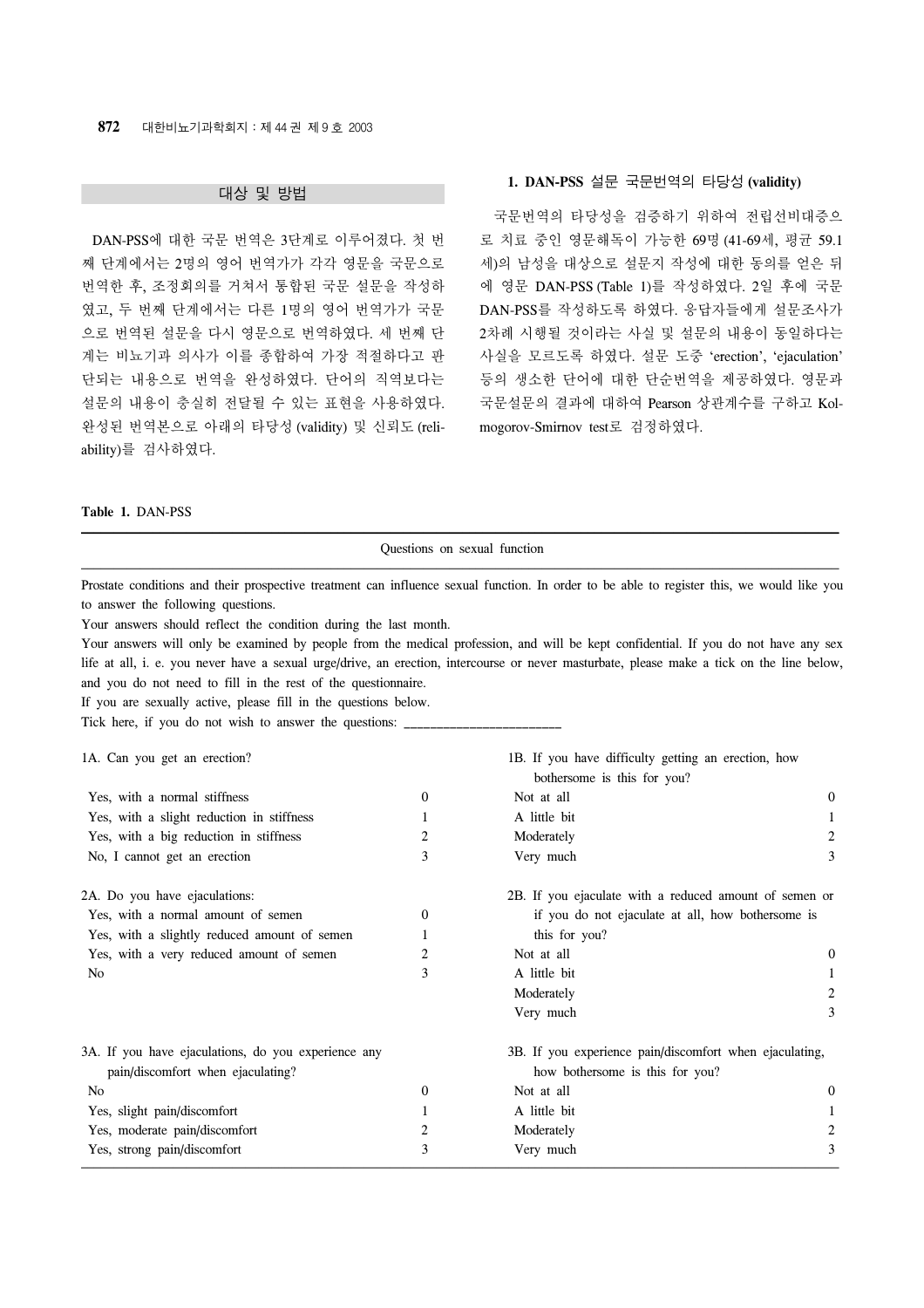#### **Table 2.** DAN-PSS Korean version

|                                                                                                                               |                                    | 성기능에 대한 설문                                                                                                                                                                                                                                                                                        |                             |
|-------------------------------------------------------------------------------------------------------------------------------|------------------------------------|---------------------------------------------------------------------------------------------------------------------------------------------------------------------------------------------------------------------------------------------------------------------------------------------------|-----------------------------|
| 빈칸에 표시를 해 주시기 바랍니다. 이런 분은 나머지 설문 내용에 답하실 필요가 없습니다.<br>빈 칸에 표시를 해주시기 바랍니다.                                                     |                                    | 전립선의 상태와 치료는 성기능에 영향을 미칠 수 있습니다. 이 점을 확인하기 위하여 아래 질문들에 대하여 답하여 주시기 바랍니<br>다. 최근 한 달 동안의 상태를 기준으로 답해주시기 바랍니다. 당신의 답변은 담당 의료진만 볼 수 있으며, 비밀로 유지됩니다.<br>만약 성생활이 전혀 없는 경우, 즉 성적충동/성욕 혹은 발기가 전혀 없거나 성교나 자위행위를 전혀 하지 않는 경우에는 아래의<br>성생활을 하고 계신 분들의 경우에는 아래 질문에 답을 해 주십시오. 아래 질문 내용에 대답을 하고 싶지 않은 분들은 오른쪽 |                             |
| 1A. 발기가 가능합니까?<br>예, 단단하기 잘 발기됩니다.<br>예, 하지만 단단한 정도가 약간 떨어집니다.<br>예, 하지만 단단한 정도가 많이 떨어집니다.<br>아니오, 전혀 발기가 되지 않습니다.            | $\theta$<br>$\mathbf{1}$<br>2<br>3 | 1B. 만약 당신이 발기하는 데 어려움이 있다면<br>이것이 얼마나 괴로우십니까?<br>전혀 괴롭지 않습니다.<br>약간 괴롭습니다.<br>어느 정도 괴롭습니다.<br>매우 괴롭습니다.                                                                                                                                                                                           | $\theta$<br>1<br>2<br>3     |
| 2A. 사정이 가능합니까?<br>예. 정액의 양도 정상적입니다.<br>예, 하지만 정액의 양은 약간 적은 편입니다.<br>예, 하지만 정액의 양이 상당히 적은 편입니다.<br>아니오, 사정이 안 됩니다.             | $\Omega$<br>$\mathbf{1}$<br>2<br>3 | 2B. 만약 당신이 정액량이 줄거나 사정을 할 수가<br>없다면 이것이 얼마나 괴로우십니까?<br>전혀 괴롭지 않습니다.<br>약간 괴롭습니다.<br>어느 정도 괴롭습니다.<br>매우 괴롭습니다.                                                                                                                                                                                     | $\theta$<br>1<br>2<br>3     |
| 3A. 실제 사정을 할 때 통증이나 불쾌감을 겪은<br>적이 있습니까?<br>아니오<br>예, 약간의 통증이나 불쾌감이 있습니다.<br>예, 어느 정도는 통증이나 불쾌감이 있습니다.<br>예, 통증이 심하고 매우 불편합니다. | $\overline{0}$<br>1<br>2<br>3      | 3B. 만약 당신이 사정시 통증이나 불편감이 있다면<br>이것이 얼마나 괴로우십니까?<br>저혀 괴롭지 않습니다.<br>약간 괴롭습니다.<br>어느 정도 괴롭습니다.<br>매우 괴롭습니다.                                                                                                                                                                                         | $\mathbf{0}$<br>1<br>2<br>3 |

#### **2. DAN-PSS** 설문 국문번역의 신뢰도 **(reliability)**

 전립선비대증으로 치료 중인 47명 (55-67세, 평균 61.7세) 의 남성을 대상으로 국문 DAN-PSS를 작성하도록 하고 2주 후에 같은 국문설문을 재작성하도록 하여 반복측정에 대한 신뢰도 (test-retest reliability)를 측정하였다. Pearson 상관계 수를 구하고 Kolmogorov-Smirnov test로 검정하였다.

#### 결 과

 69명을 대상으로 시행한 DAN-PSS 국문번역본 (Table 2) 의 타당성을 검사하였다. 각각의 항목에서 영문과 국문번 역본 사이에 Pearson 상관계수는 0.93-1.00으로 높은 상관계 수를 나타냈으며, Kolmogorov-Smirnov test로 검정하였을 때 에 통계학적으로 차이가 없음을 보였다 (p>0.05) (Table 3). 이는 DAN-PSS 국문번역본에 대한 타당성은 문제가 없음을

**Table 3.** Translation validity of DAN-PSS Korean version (N=69)

| Question |         | Index score (mean) | Significance* Validity $(r)$ |      |
|----------|---------|--------------------|------------------------------|------|
|          | English | Korean             |                              |      |
| 1 A      | 1.072   | 1.072              | NS                           | 1.00 |
| 1B       | 1.319   | 1.219              | <b>NS</b>                    | 0.98 |
| 2A       | 0.855   | 0.870              | NS                           | 0.93 |
| 2B       | 1.029   | 10.58              | NS                           | 0.94 |
| 3A       | 0.478   | 0.478              | NS                           | 1.00 |
| 3B       | 0.710   | 0.696              | NS                           | 0.95 |
|          |         |                    |                              |      |

\*Evaluated by Kolmogorov-Smirnov test, †Pearson correlation coefficient, NS; not significant

#### 보였다고 할 수 있다.

 전립선비대증으로 치료 중인 47명을 대상으로 DAN-PSS 국문번역본 설문을 시행한 후 2주간의 간격을 두고 다시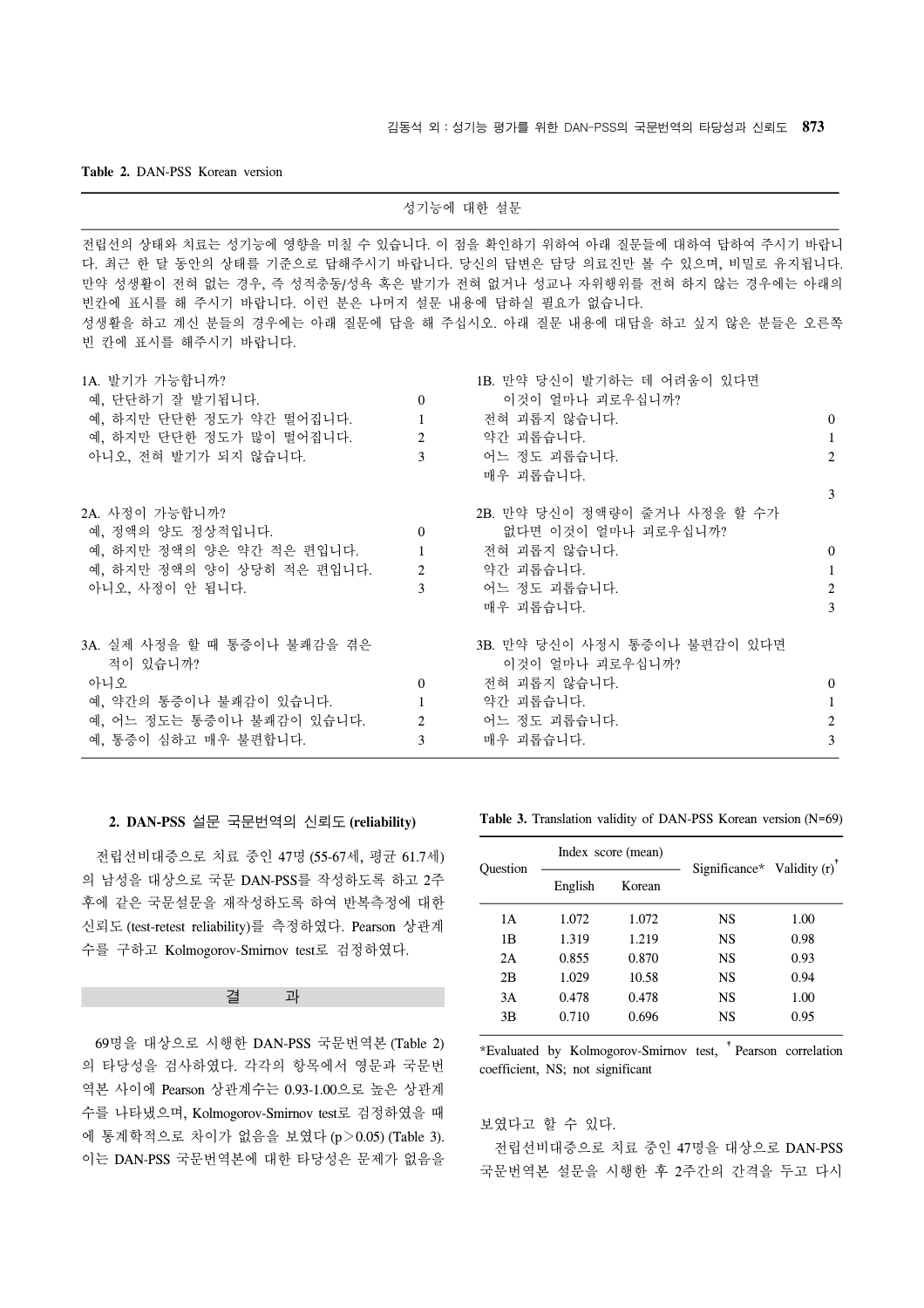| Ouestion |             | Index score (mean) |    | Significance* Reliability $(r)$ |
|----------|-------------|--------------------|----|---------------------------------|
|          | <b>Test</b> | Retest             |    |                                 |
| 1 A      | 1.361       | 1.447              | NS | 1.00                            |
| 1B       | 1.574       | 1.660              | NS | 0.99                            |
| 2A       | 1.128       | 1.128              | NS | 1.00                            |
| 2B       | 1.298       | 1.383              | NS | 0.99                            |
| 3A       | 0.617       | 0.681              | NS | 1.00                            |
| 3B       | 0.872       | 0.915              | NS | 1.00                            |

**Table 4.** Test-retest reliability of DAN-PSS Korean version (N=47)

\*Evaluated by Kolmogorov-Smirnov test, †Pearson correlation coefficient, NS; not significant

국문번역본 설문을 시행하여 반복측정에 의한 신뢰도 (testretest reliability)를 측정한 결과, 각각의 설문 사이의 Pearson 상관계수는 0.99-1.00으로 높은 상관관계를 보였으며, Kolmogorov-Smirnov test로 검정하였을 때에 통계학적으로 차 이가 없음을 보였다 (p>0.05) (Table 4). 즉 번역본에 대한 신뢰도 검증에서도 문제가 없음을 보였다고 할 수 있다.

고 찰

 중년 이후의 남성에서 전립선비대증에 의한 배뇨증상은 자연 과정의 일환으로 받아들일 만큼 보편적인 증상으로 받아들여지고 있다. 전립선비대증 환자에서 치료의 목표는 하부요로증상을 완화시키는 데 있으나 비슷한 정도의 하부 요로증상을 가지고 있더라도 증상에 대해서 느끼는 불편감 에는 개인적인 차이가 있다.<sup>2,3</sup> 따라서 전립선비대증에 의한 배뇨 증상의 정도와 더불어 그 증상에 대해서 개인이 느끼 는 정도를 측정하는 것은 약물치료의 효과를 판정하기 위 해서 중요하다. 더욱이 전립선비대증 환자에서의 삶의 질 및 약물 치료에 따른 성기능의 변화는 최근에 중년 이후의 삶의 질과 성생활에 대한 관심이 높아지고 있는 상황과 함 께 더욱 부각되고 있는 중이다. 1

 현재 한국어로 개발되어 전 세계적으로 널리 쓰이고 있 는 배뇨설문지는 없다. 임상에서 이용 가능한 설문지들을 살펴보면 영어와 같이 이미 세계어로 정착된 언어로 제작 된 설문지가 수적으로 가장 다수를 점하고 있고 또한 가장 광범위하게 쓰이고 있다. 따라서 이미 검증을 거친 많은 설 문지들을 확보하고 이를 국문 번역하여 임상에 적절하게 사용할 수 있다. 외국 설문지를 번역하여 사용하는 데 있어 서 가능한 한 원본과 번역 언어 사이의 언어적, 개념적, 그 리고 기술적 동등성이 유지되어야 한다. 또한 나라마다 문 화적 차이가 존재하므로 원저 설문지를 해당 국가어로 번 역한 후에는 반드시 타당도와 신뢰도에 대한 검증과정이 필요하다.

 DAN-PSS는 AUA symptom score와 함께 하부요로증상 (lower urinary tract symptom; LUTS)을 측정하는 새로운 설 문이며,<sup>4</sup> 약물에 의한 증상의 변화를 민감하게 나타낸다.<sup>5</sup> DAN-PSS는 약물치료 후에 하부요로증상의 변화를 측정하 는 데에 IPSS, Madsen-Iversen score, Boyarsky symptom index 보다 민감하며, 각 항목에 대한 개인의 불편감 정도를 나타 냄으로써 환자의 상태를 보다 잘 반영할 수 있다.<sup>67</sup> 그러나 DAN-PSS및 AUA symptom score는 방광출구폐색 (bladder outlet obstruction)을 나타내지 못했으며, TURP의 대상 환자 를 결정하는 데에 도움을 줄 수 없었다.<sup>8</sup>

 1993년 덴마크에서는 DAN-PSS가 하부요로증상을 반영 하는 것의 타당성과 내부 일치도, 안정성, 변화 민감도에 대 해서 증명하였다.<sup>9,10</sup>

 본 연구에서는 이미 타당성과 신뢰도가 증명된 DAN-PSS 를 국문으로 번역하여 번역본의 타당성과 신뢰도를 증명하 여 앞으로 전립선 환자들의 치료의 효과 판정에 이용하고 자 하였다.

 본 연구에서 영문 DAN-PSS를 국문으로 번역하는 과정에 는 비뇨기과 전문가뿐만 아니라 영어 번역가도 참여하였 고, 영문을 국문으로 번역하는 일차 과정과 번역된 국문을 영문으로 다시 역번역하는 과정을 반복하였다. 이렇게 반 복 번역을 시행한 이유는 원문의 내용을 한국인에게 가장 자연스럽게 전달할 수 있는 표현을 선정하기 위한 것이다.<sup>11</sup> 영문 DAN-PSS은 이미 전립선비대증의 증상을 객관적인 지 수로 나타내는 데에 대한 타당도와 신뢰도가 확인되었기 때문에 번역만 적합하다면 국문 DAN-PSS가 전립선 비대증 환자의 배뇨증상과 성기능의 변화를 나타내는 데에 유효하 다고 할 수 있을 것이다. 번역의 타당도를 알기 위해서 69명 을 대상으로 2일간의 시간차를 두고 영문 DAN-PSS와 국문 DAN-PSS를 작성하도록 하였다. 성기능에 대한 여섯 문항 에 대해서 Pearson 상관계수는 0.93-1.00으로 높은 상관관계 를 보였으며, Kolmogorov-Smirnov test로 검정하였을 때에 각 항목에서 국문과 영문의 답변의 차이는 통계적으로 유 의한 차이를 보이지 않았다. 이는 IPSS 국문번역의 타당성 검사에서의 각 문항의 Pearson 상관계수가 0.69-0.94이었던 것에 비해서 상대적으로 높은 상관관계를 보인 것이다. <sup>11</sup> 그 원인으로는 DAN-PSS의 문항들이 IPSS보다 상대적으로 간 단하며, 현재의 증상과 그 증상에 대해서 느끼는 정도를 동 시에 질문하기 때문에 상대적으로 답변하기가 쉬웠기 때문 으로 생각된다. DAN-PSS 설문을 시행하면서 간혹 질문되 었던 질문은 B설문에서 '발기하는 데에 어려움이 있다면', '정액량이 줄거나 사정을 할 수가 없다면', '사정 시 통증이